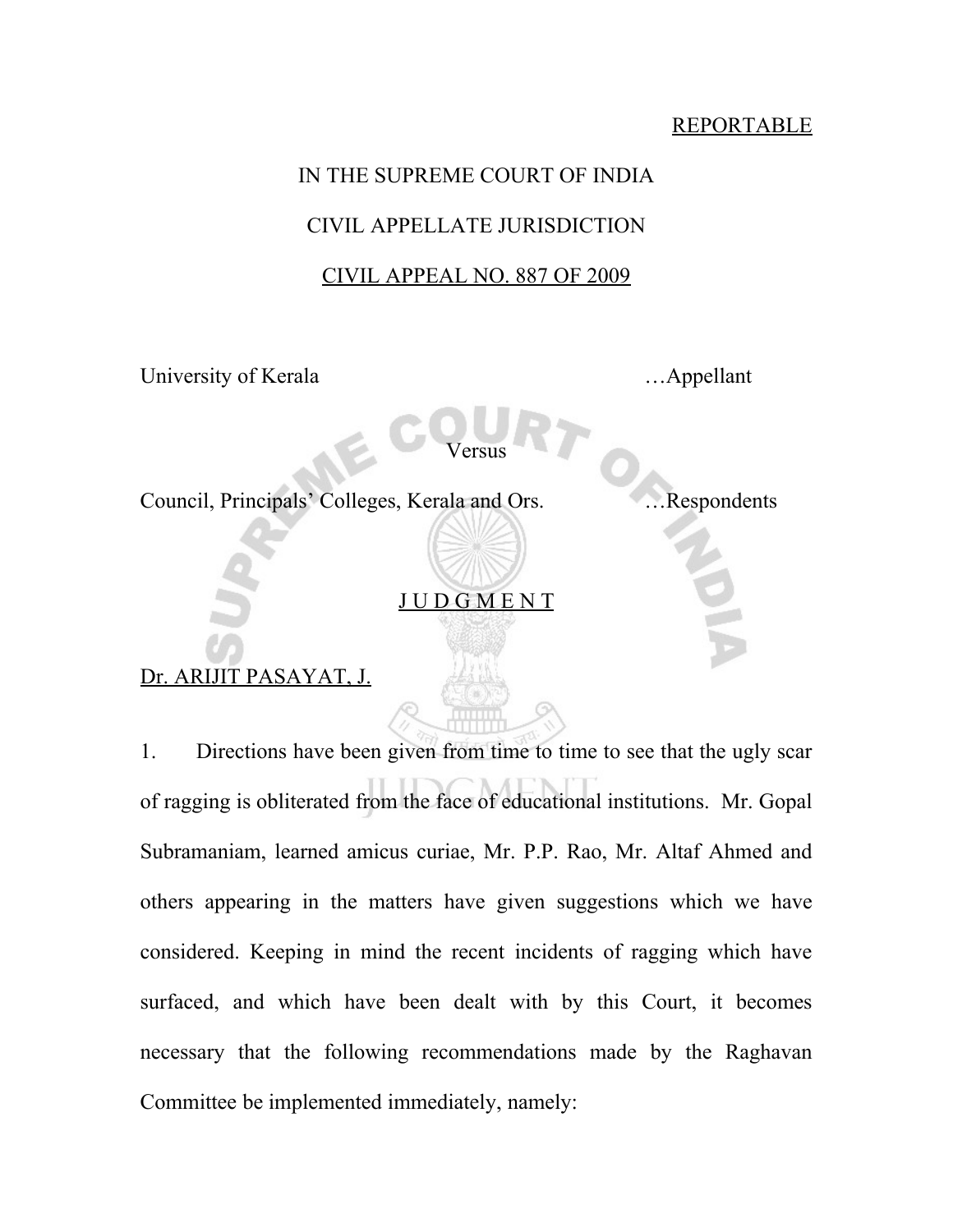(i) Recommendation No. 5.14: "We also recommend that every institution should engage or seek the assistance of professional counselors at the time of admissions to counsel `freshers' in order to prepare them for the life ahead, particularly for adjusting to the life in hostels...";

(ii) Recommendation No. 5.16: "We recommend that on the arrival of senior students after the first week or after the second week as the case may be, further orientation programmes must be scheduled as follows (i) joint sensitization programme and counseling of both 'freshers' and senior by a Professional counselor; (ii) joint orientation programme of 'freshers' and seniors to be addressed by the principal/Head of the institution, and the anti -ragging committee ; (iii) organization on a large scale of cultural, sports and other activities to provide a platform for the 'freshers' and seniors to interact in the presence of faculty members ; (iv) in the hostel, the warden should address all students; may request two junior colleagues from the college faculty to assist the warden by becoming resident tutors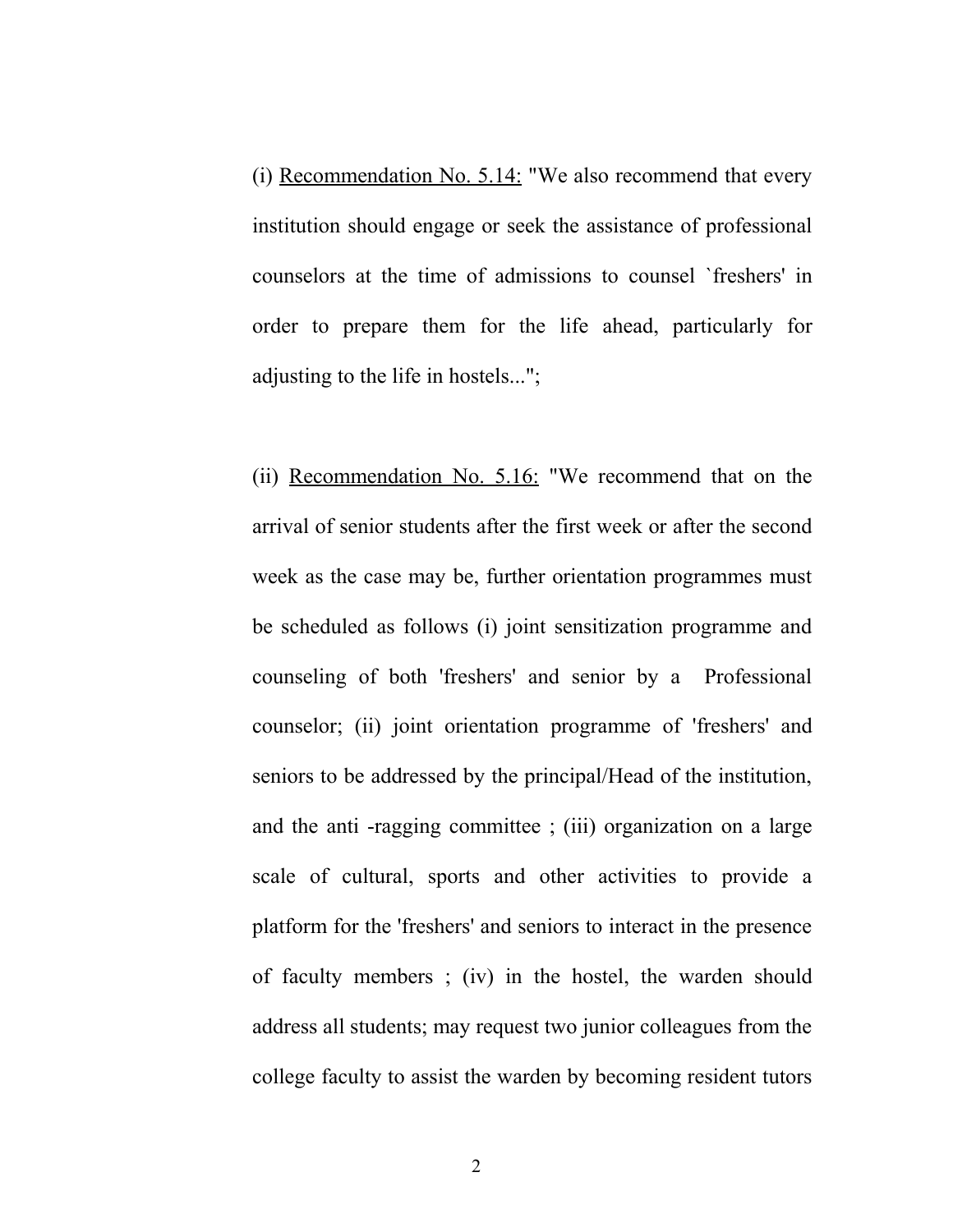for a temporary duration; and , the UGC and other funding bodies should provide financial grants for meeting the expenditure on resident tutors (v) it is strongly recommended that as far as possible faculty members should dine with the hostel residents in their respective hostels to instill a feeling of confidence among the fresh residents.";

(iii) Recommendation No.5.18: "We recommend that every institution must have an Anti-Ragging Committee and an Anti - Ragging Squad. It is essential to have a diverse mix of membership in terms of levels as well as gender in both the Anti - Ragging Squad as well as the Anti - Ragging Committee. The Anti - Ragging Committee at the level of the institution should consist of the representatives of civil and police administration, local media, Non Government Organizations involved in youth activities, representatives of faculty members, representatives of parents, representatives of students belonging to the freshers' category as well as seniors, non - teaching staff and should be headed by the Head of the Institution. The Anti - Ragging Squad, in contrast, should be a body with vigil,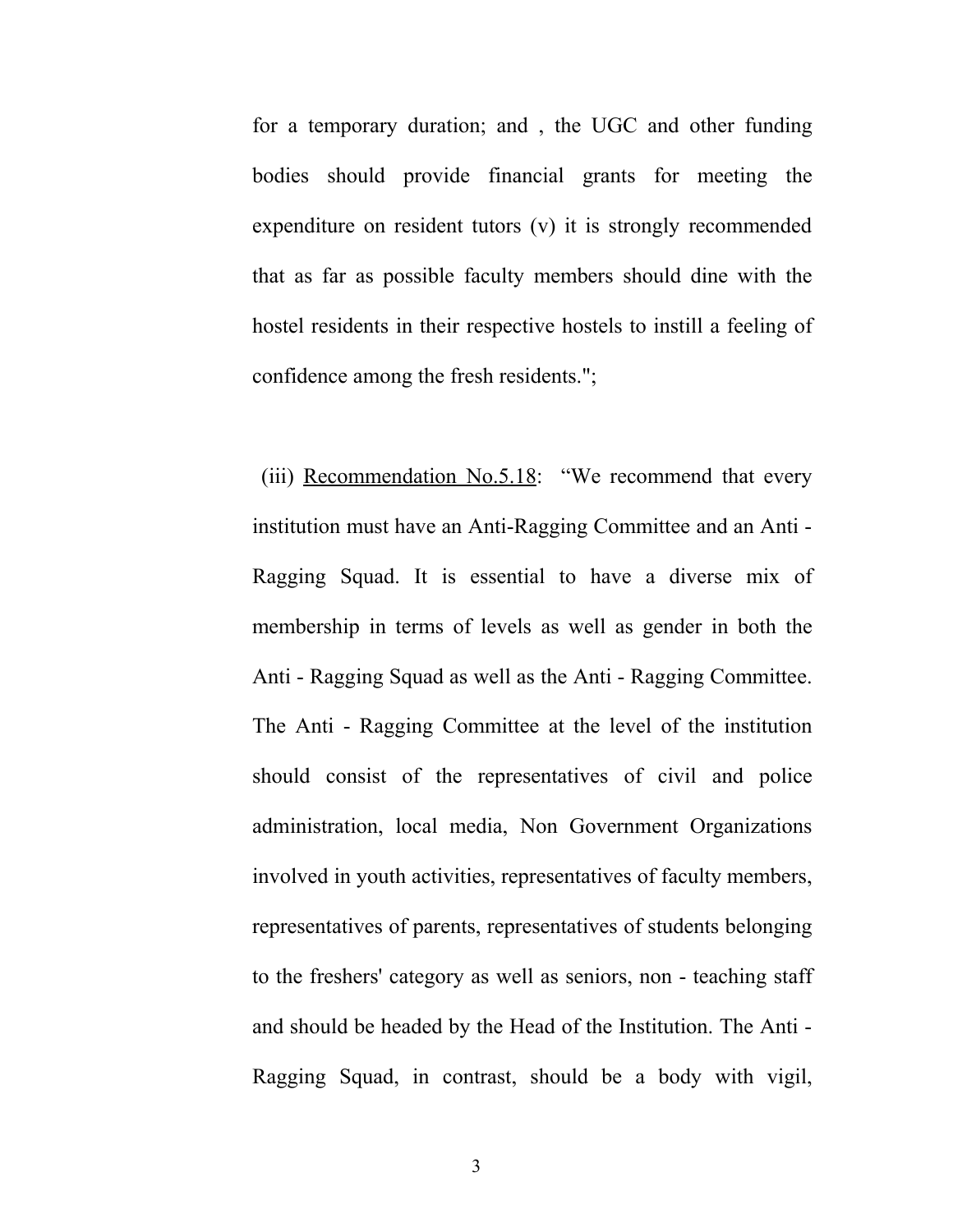oversight and patrolling functions and should appropriately by a smaller body which should be nominated by the Head of the Institution with such representation as considered necessary to keep it mobile, alert and active at all time. The Squad may be called upon to make surprise raids on hostels and other hot sports and should be empowered to inspect places of potential ragging. . The Squad should work under the overall guidance of Anti- Ragging Committee. The Squad should not have any outside representation and should only consist of members belonging to the various sections of the campus community."

(iv) Recommendation No.  $5.28$ : "At the level of the District, we recommend a District level Anti - Ragging Committee, which should consist of the Heads of Higher Education Institutions as members. It should be headed by the District Collector / Deputy Commissioner / District Magistrate and should also have the Superintendent of Police / SSP of the District as member. The Additional District Magistrate should be a member - secretary of the Committee, which should also have representation of the local media and district level Non Government Organizations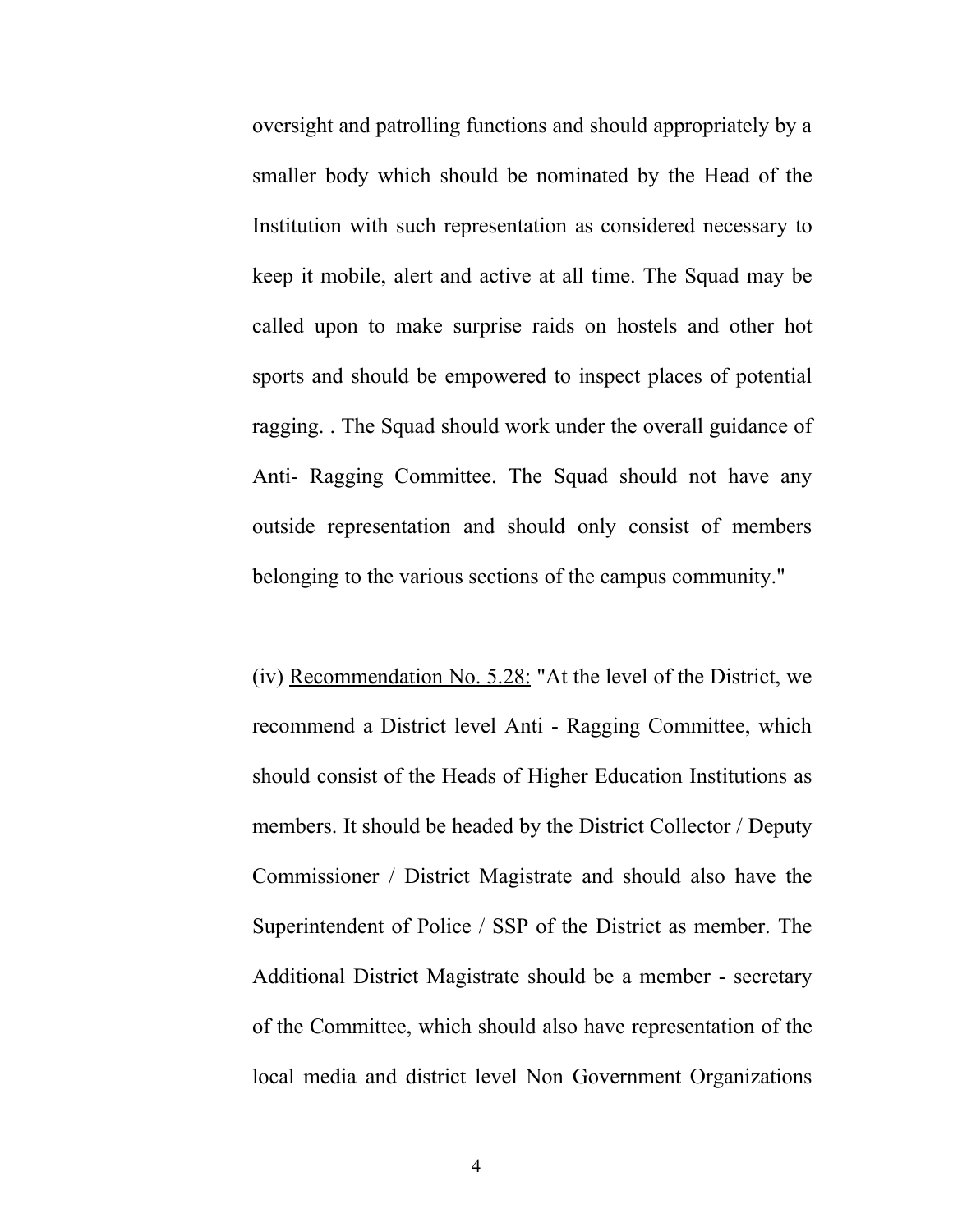actively associated in youth development programmes, as well as representations of all student organizations. The District level Committee should hold preparatory meetings during the summer vacation meetings to take stock of the state of preparedness of each institution and their compliance with the policies and directions or guidelines of the appropriate bodies, the university/State/ Central authorities; and this Court's guidelines in regard to curbing the menace of ragging. We have already emphasized on the need for publicity campaigns, summer months may be appropriate to launch such campaigns. Some of the role expectations from the District level Committees have already been mentioned in the preceding paragraphs dealing with activities at the level of Schools as well as higher education institutions and therefore are not being repeated."

(v) Recommendation No. 5.29: "We have thought through the suggestion that the District level Committee, should function as some sort of an appellate forum to the action taken by the institution level Anti - Ragging Committee. We feel that this is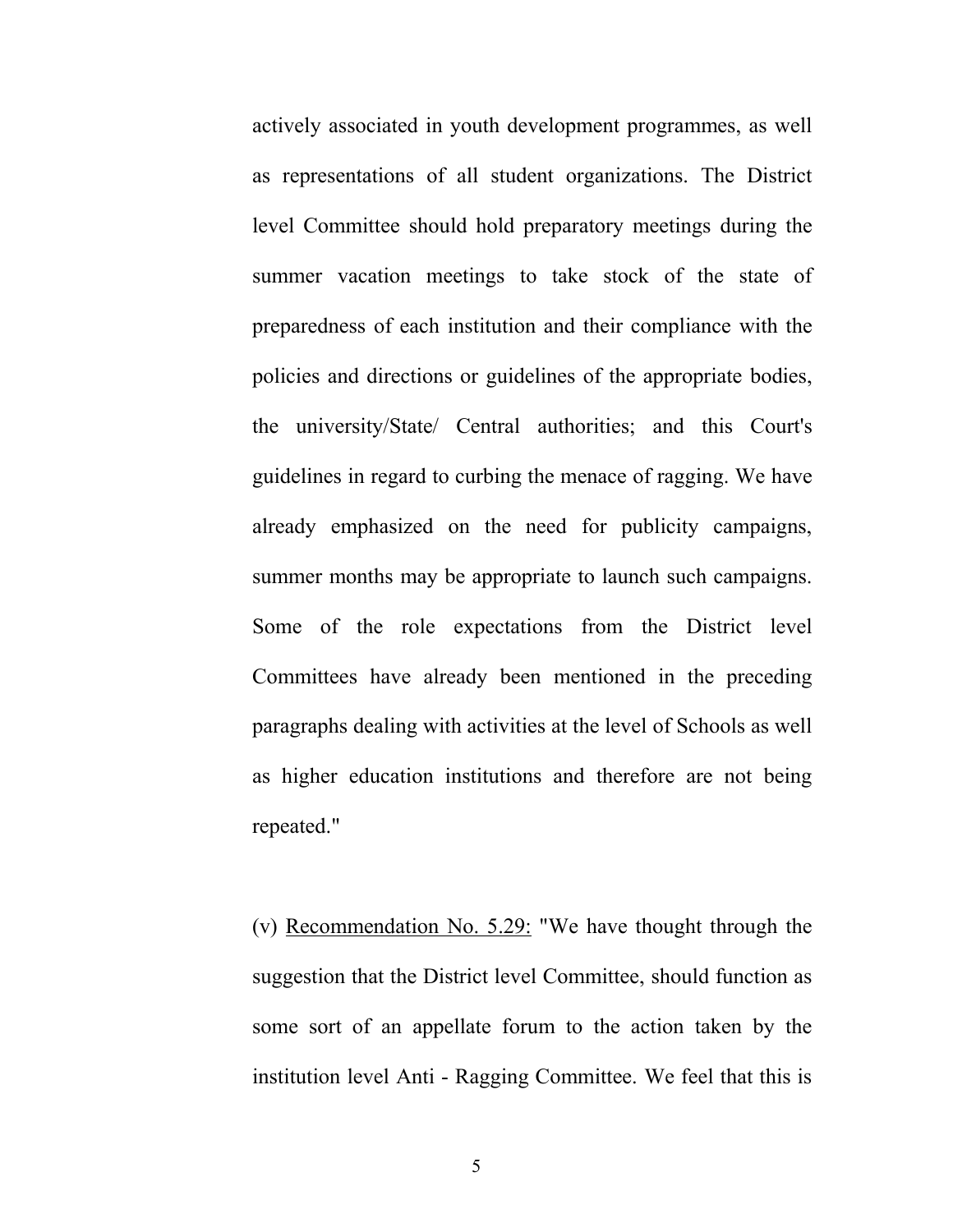neither necessary nor desirable. It is not necessary in the context of the recommendation that we propose to make in respect of, the scheme of penalty later in this Chapter. It is not desirable from the point of view that such a mechanism lends an extra – campus dimension to the tackling of intra-campus disciplinary matter. All matters of discipline within teaching institutions, in our opinion, must be resolved within the campus - except those impinging on law and order or breach of peace or public tranquility, all of which should be dealt with under the penal laws of the land; fortifying of which is being suggested by us later on."

(vi) Recommendation No. 5.30: "At the level of the University, we recommend that there should be a Monitoring Cell on Ragging, which should coordinate with the affiliated colleges and institutions under its domain. The Cell should call for reports from the Heads of institutions in regard to the activities of the Anti-Ragging Committee, Anti - Ragging Squads, Monitoring Cells at the level of the institution, the compliance with instructions on conducting orientation programmes,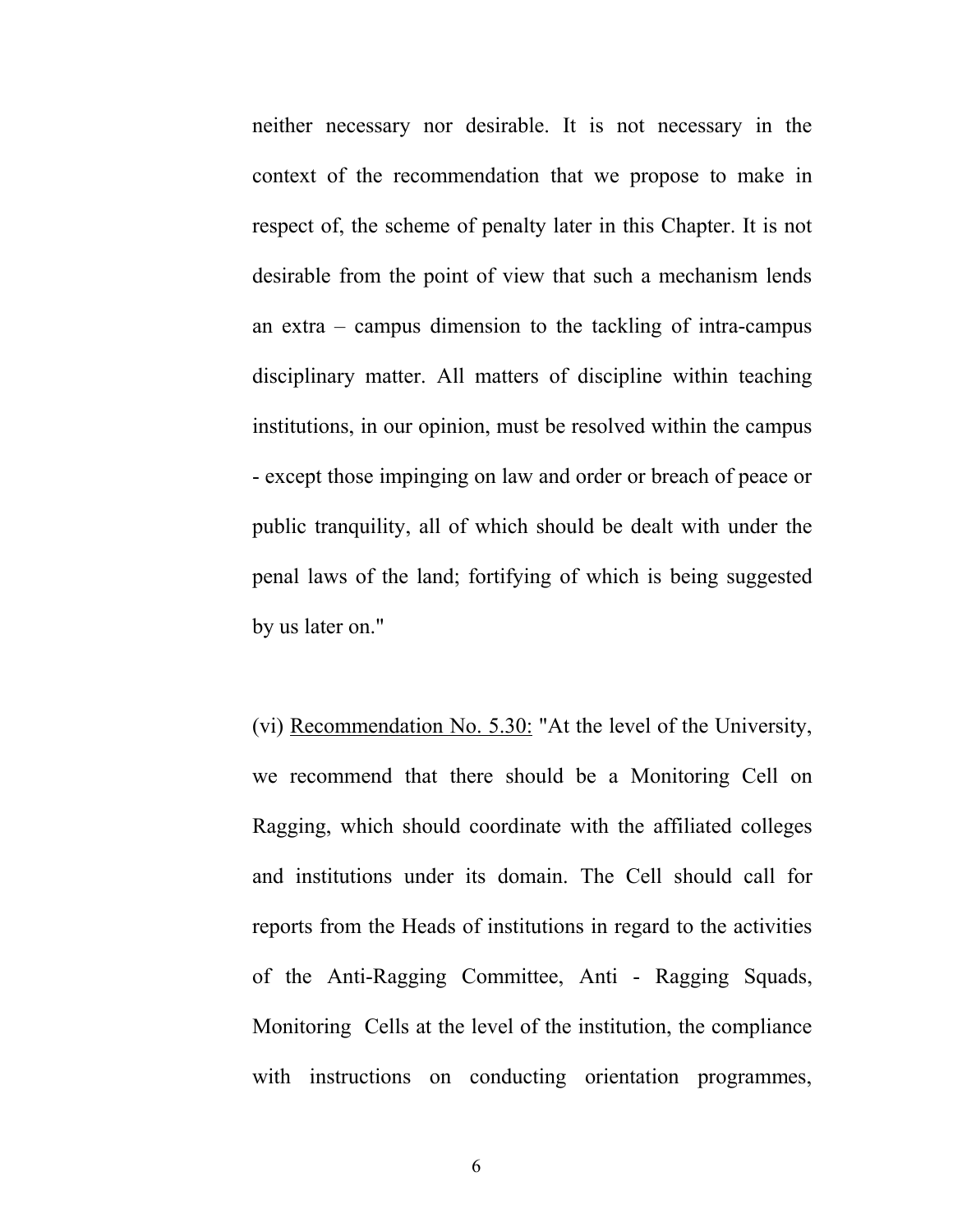counseling sessions, the incidents of ragging, the problems faced by wardens or other officials. It should also keep itself abreast of the decisions of the District level Anti - Ragging Committee. This Monitoring Cell should also review the efforts made by institutions o publicize anti - ragging measures, soliciting of undertaking from parents and students each year to abstain from ragging activities or willingness to be penalized for violations; and should function as the prime mover for initiating action on the part of the appropriate authorities of the university for amending the Statutes or Ordinances or Bye laws to facilitate the implementation of anti-ragging measures at the level of the institution."

(vii) Recommendation No. 5.31: "At the State level, we recommend that there should be a Monitoring Cell at the level of the Chancellor of the State Universities, who may also coordinate with those of the Central Government institutions located in the State in which the Governor has a defined role under the relevant law. Governors, in their capacity as Chancellors of State Universities, can leverage the influence of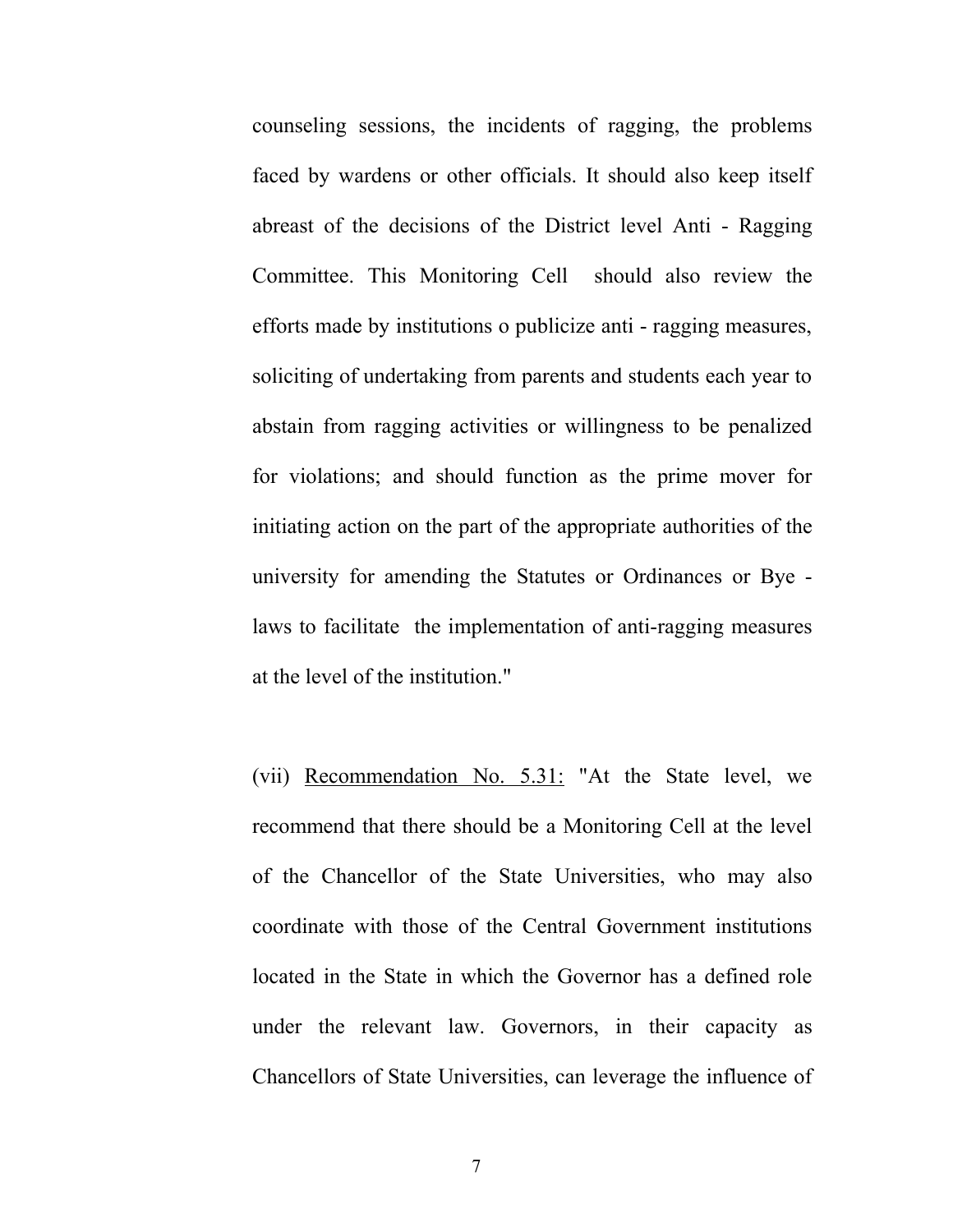their office to ensure that the State Government as well as the university authorities are suitably instructed to be alert in regard to ragging. The involvement of Governors would also ensure that the autonomy of institutions of higher learning is not compromised. In addition, Governors of States are associated with Central Universities in their role as Chief Rector /Chancellor etc. and can oversee the function of coordination where required vis-a- vis the office of the President of India in his capacity as the Visitor of the Central Universities and also the Central Government in the Ministry of Human Resource Development. The State level Monitoring Cell should receive periodically, and at such frequencies that it may law down, status reports from the University level Monitoring Cells and Districts level Anti - Ragging Committees."

(viii) Recommendation No. 5.22:. "We recommend that in the, light of the increasing number of private commercially managed, lodges or hostels outside campuses, such hostels and management must be registered with the local police authorities and permission to start such hostels or register them must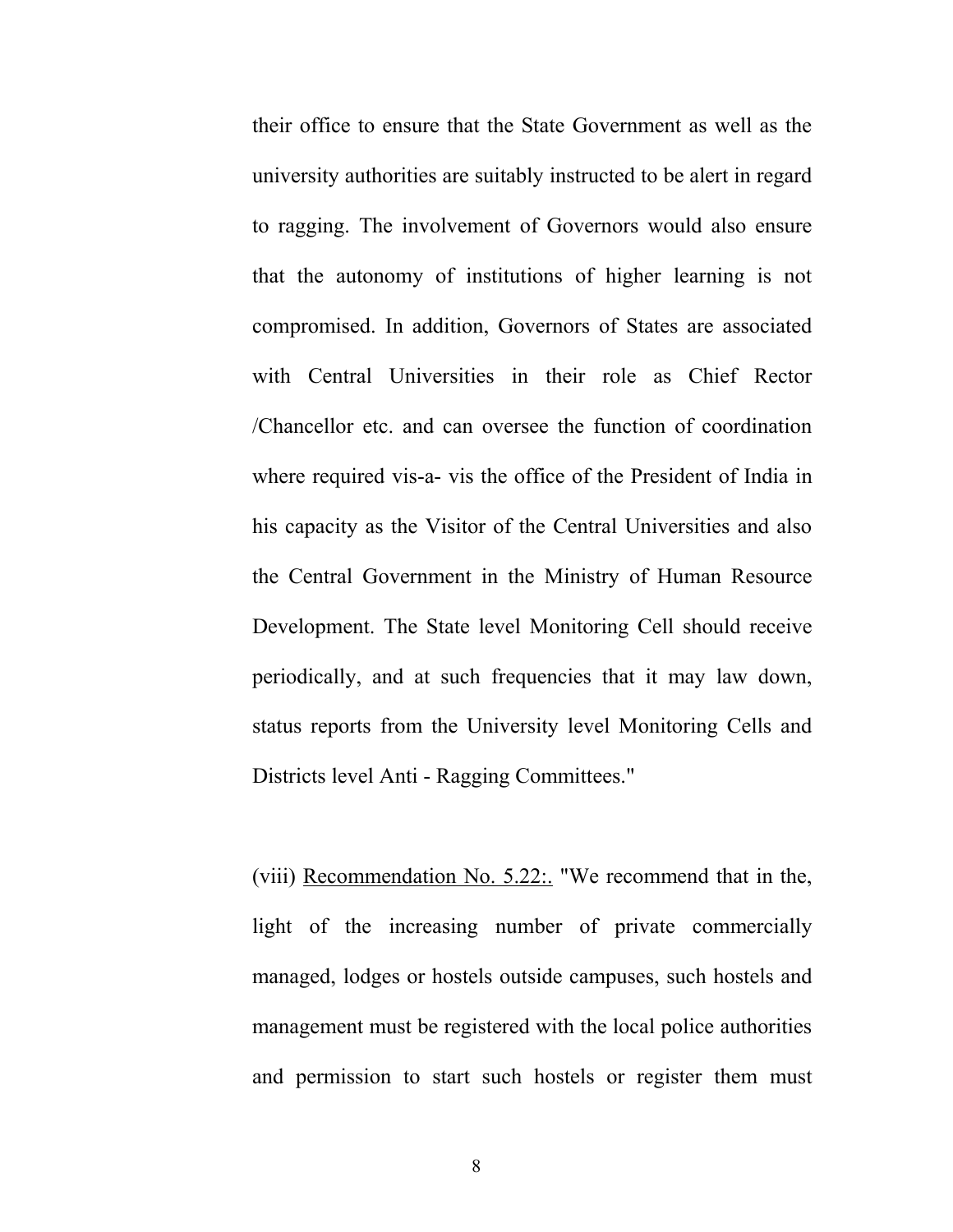necessarily be recommended by the Heads of educational institutions. It should be mandatory for both local police, local administration as well the institutional authorities to ensure vigil on incidents that may come within the definition of ragging. Managements of such private hostels should be responsible for non-reporting of cases of ragging in such premises. Local authorities as well as the institutional authorities should be responsible for action in the event of ragging in such premises, just as they would be for incidents within campuses. The Committee also recommends that besides registering private hostels as stated above, the towns or cities where educational institutions are located should be apportioned as sectors among faculty members, as is being done by some institutions, so that they could maintain vigil and report any incidents of ragging outside campuses and en route while 'freshers' commute."

(ix) Recommendation No.  $5.27$ : "Wardens must be accessible at all hours and therefore it is important that they, be available on telephone and other modes of communication - therefore, we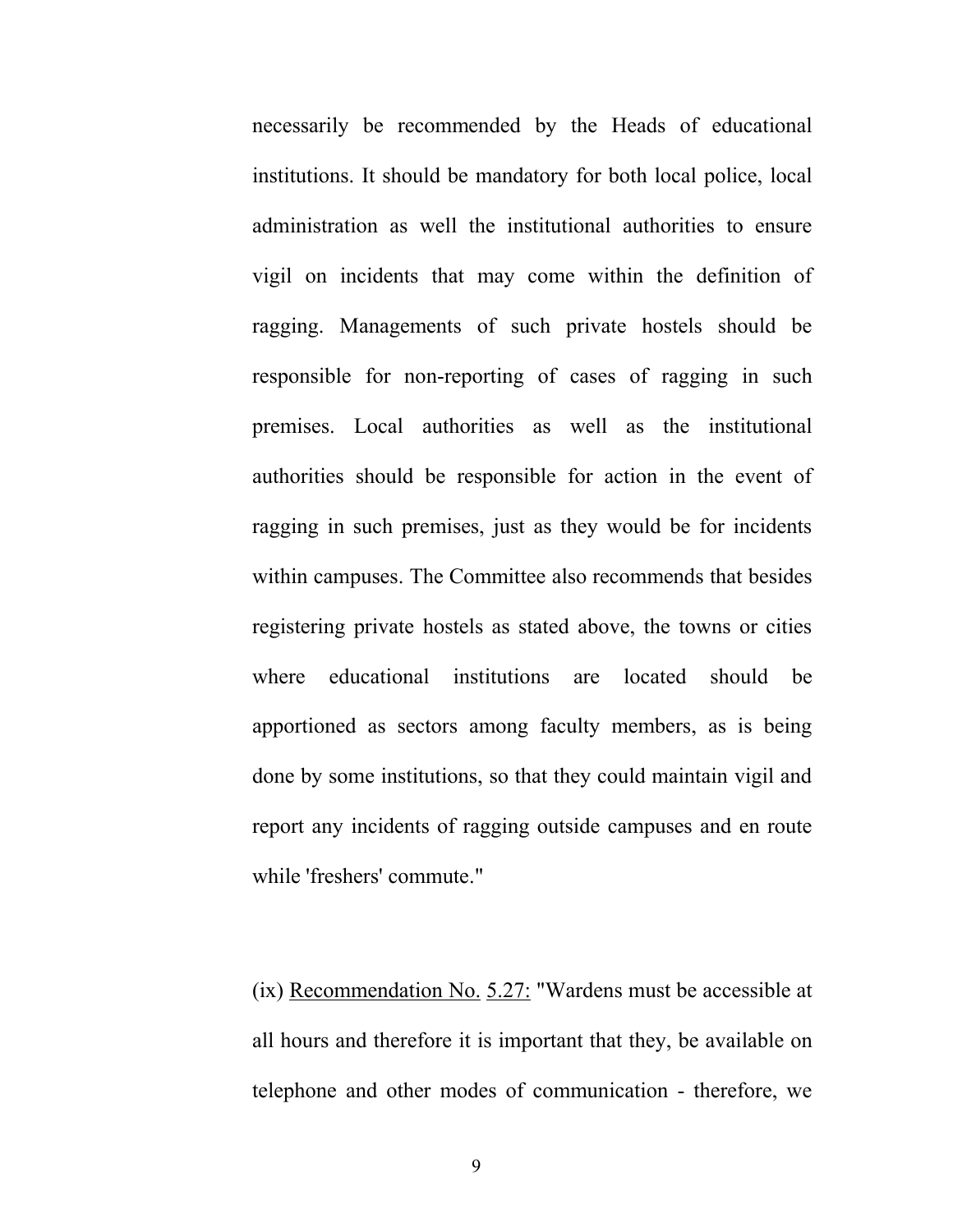recommend that wardens must be issued mobile phones by the institutions and the details of their telephone number must be widely publicized. Similarly, the telephone numbers of the other important functionaries - Heads of institutions, faculty members, members of the anti-ragging committees, district and sub-divisional authorities and state authorities where relevant, should also be widely disseminated for the needy to get in touch or seek help in emergencies. The Committee recommends that brochures or booklet/leaflet distributed to each student at the beginning of each academic session for obtaining undertaking not to indulge or abet ragging, shall contain the blueprint of prevention and methods of redress."

The educational institutions shall ensure that each hostel should have a full-time warden who resides within the hostel, or at the very least, in the close vicinity thereof. State of Himachal Pradesh has submitted that the creation of a separate cadre for warden would not be beneficial for this purpose. But it is desirable that institutions should provide necessary incentives for the post of full-time warden, so as to attract suitable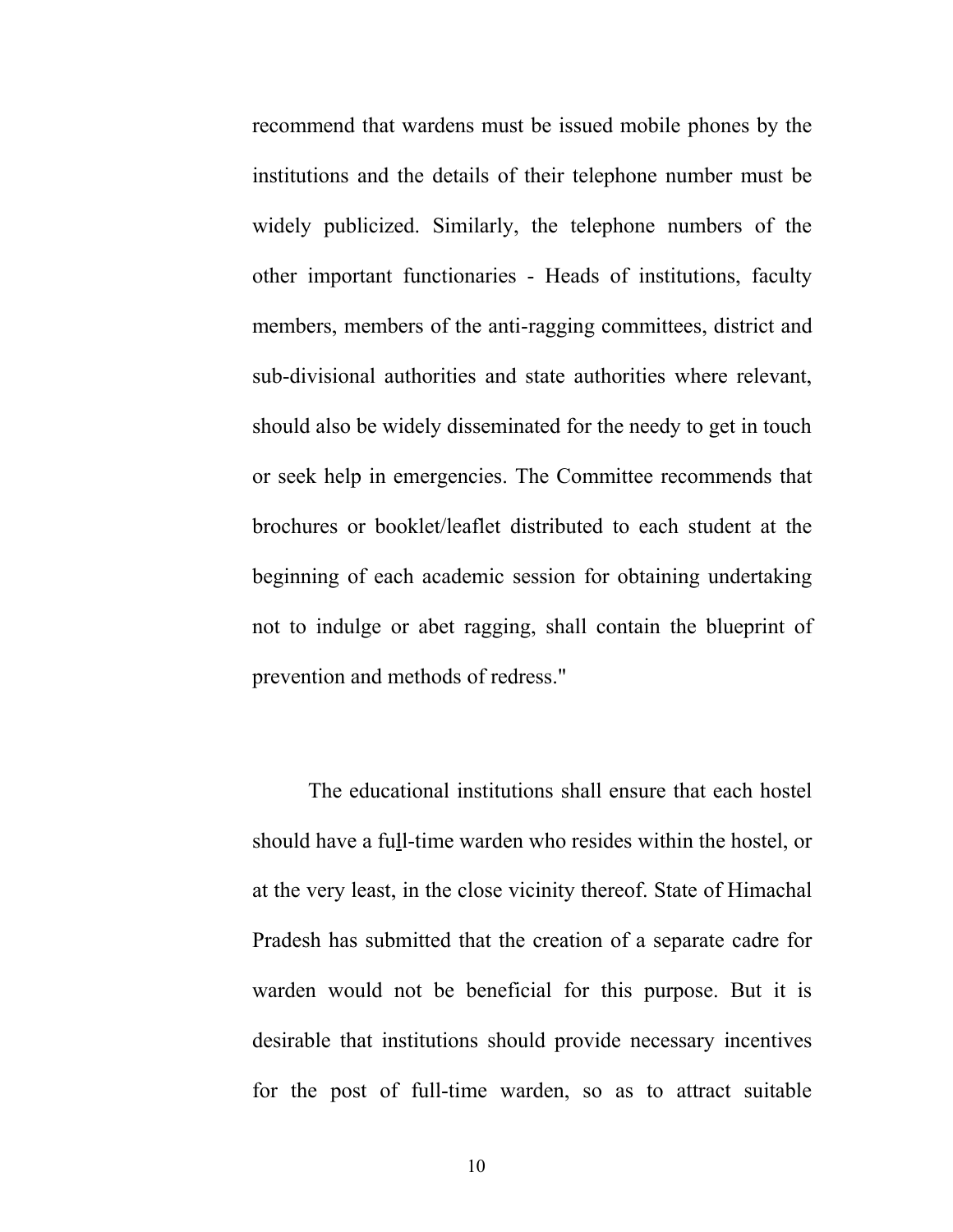candidates. It has been pointed out that UGC, in its Draft Regulations on Curbing the Menace of Ragging; has also provided accordingly.

(x) Recommendation No. 5.43: "The committee recommends that at the national level, the UGC should fund, a toll - free Helpline which could be accessed by students in distress owing to ragging related incidents. The Ministry of Communication and Information Technology should facilitate the establishment, infrastructure and operation of the proposed Helpline. Any distress message should be simultaneously relayed to the Head of the Institution, warden or officer of the Hostels, District authorities including the Superintendent of Police, and should be web-linked so as to be in the public domain simultaneously for the media and citizens to access it. A genuine message of distress from the victim of ragging should make it obligatory for the Head of the institution and civil authorities to initiate action on the lines already suggested by us."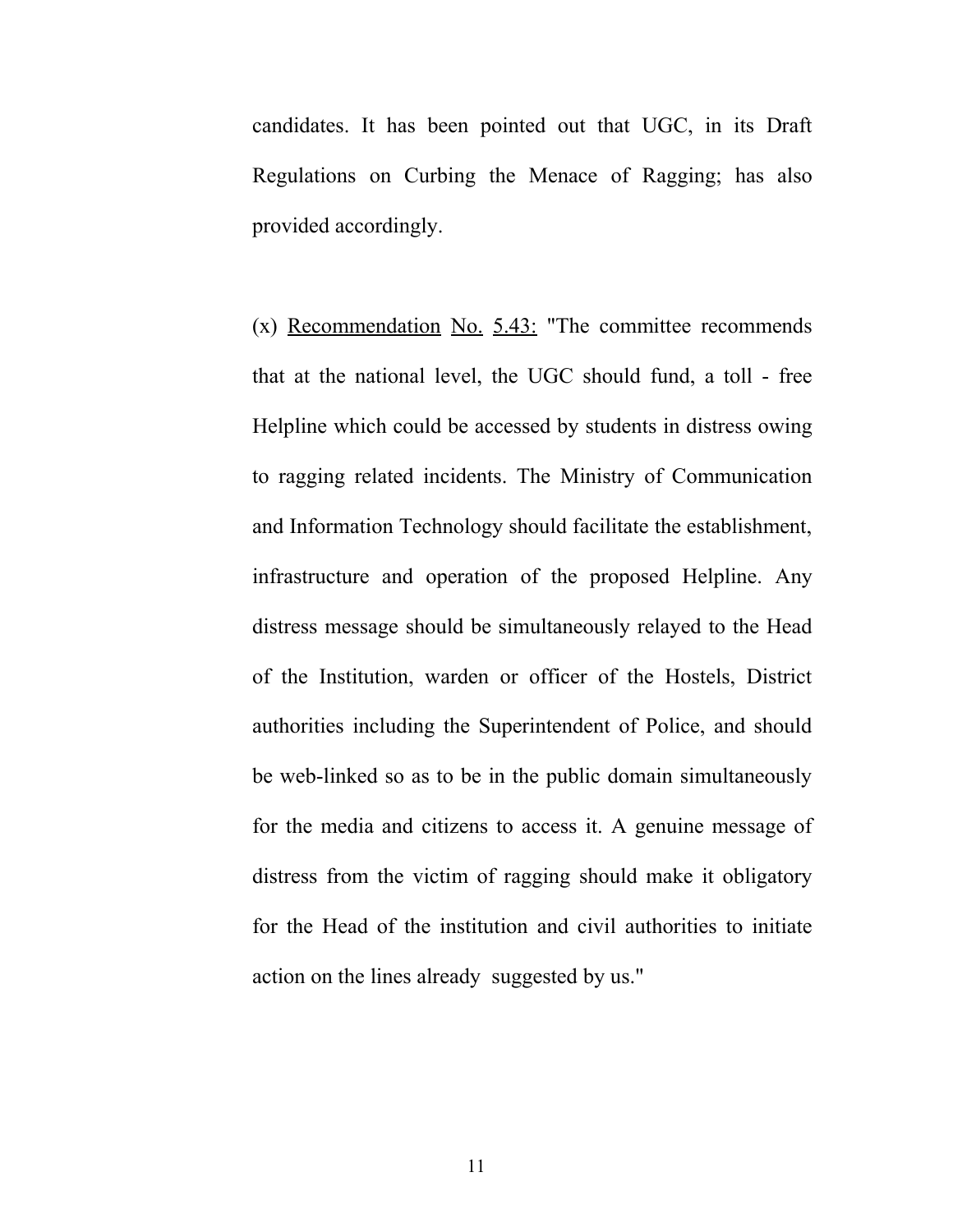2. Learned amicus curiae has submitted that the Ministry of Human. Resource Development, Government of India, in consultation with UGC, MCI, AICTE and other similar regulatory bodies is in the process of setting up a central crisis-hotline and anti-ragging database in the manner suggested by Dr. Rajendra Kachroo to the Raghavan Committee and the UGC. The task of monitoring the database be given to a nongovernmental agency, to be immediately nominated by the Union of India to build confidence in the public and also to provide information of non compliance to the regulatory bodies and to the Raghavan Committee. The database shall be created out of affidavits affirmed by each student and his/her parents/guardians, which affidavits shall be stored electronically, and shall contain the details of each student. The database shall also function as a record of ragging complaints received, and the status of the action taken thereon;

3. The Draft Regulations on Curbing the Menace of Ragging, formulated by the UGC, should be implemented with the urgency it deserves and to be adopted by .all other regulatory bodies, such as AICTE, MCI, DCI, NCI etc.;

4. The recent incident involving the death of Aman Kachroo clearly indicates that the formulation of guidelines and regulations is not sufficient. Such regulations shall have to be enforced strictly, and penal consequences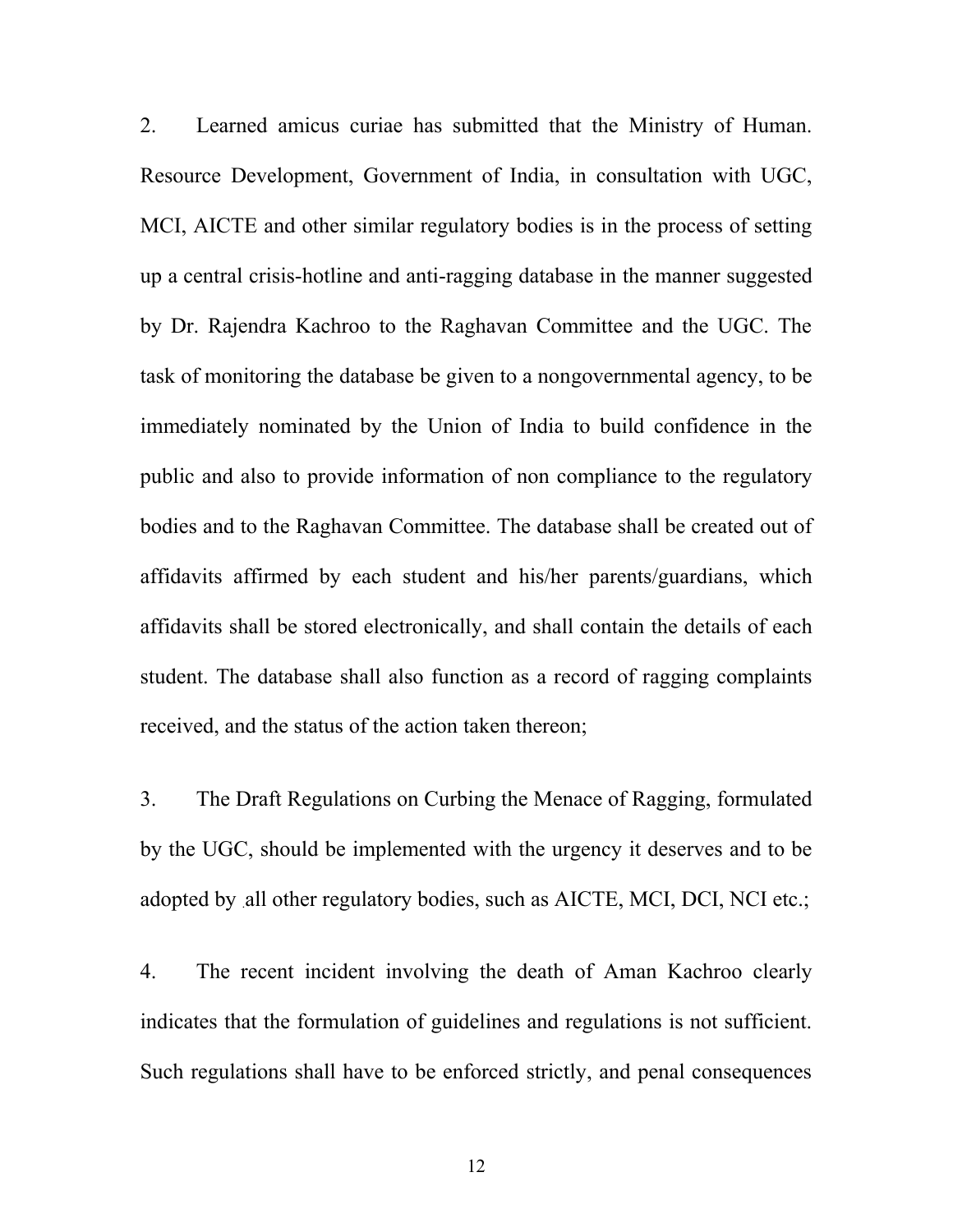for the heads of the institutions/administration of the institution who do not take timely steps in the prevention of ragging and punishing those who rag. In addition to penal consequences, departmental enquiries be initiated against such heads institutions / members of the administration / faculty members / non-teaching staff, who display an apathetic or insensitive attitude towards complaints of ragging;

5. Not only the students, but also the faculty who must be sensitized towards the ills of ragging, and the prevention thereof. Non-teaching staff, which includes administrative staff, contract employees, security guards etc., have also to be regularly sensitized towards the evils and consequences of ragging;

6. The Principal or Head of the Institution/Department shall obtain an undertaking from every employee of the institution including teaching and non-teaching members of staff, contract labour employed in the premises either for running canteen or as watch and ward staff or for cleaning or maintenance of the buildings/lawns etc. that he/she would report promptly any case of ragging which comes to his/her notice. A provision shall be made in the service rules for issuing certificates of appreciation to such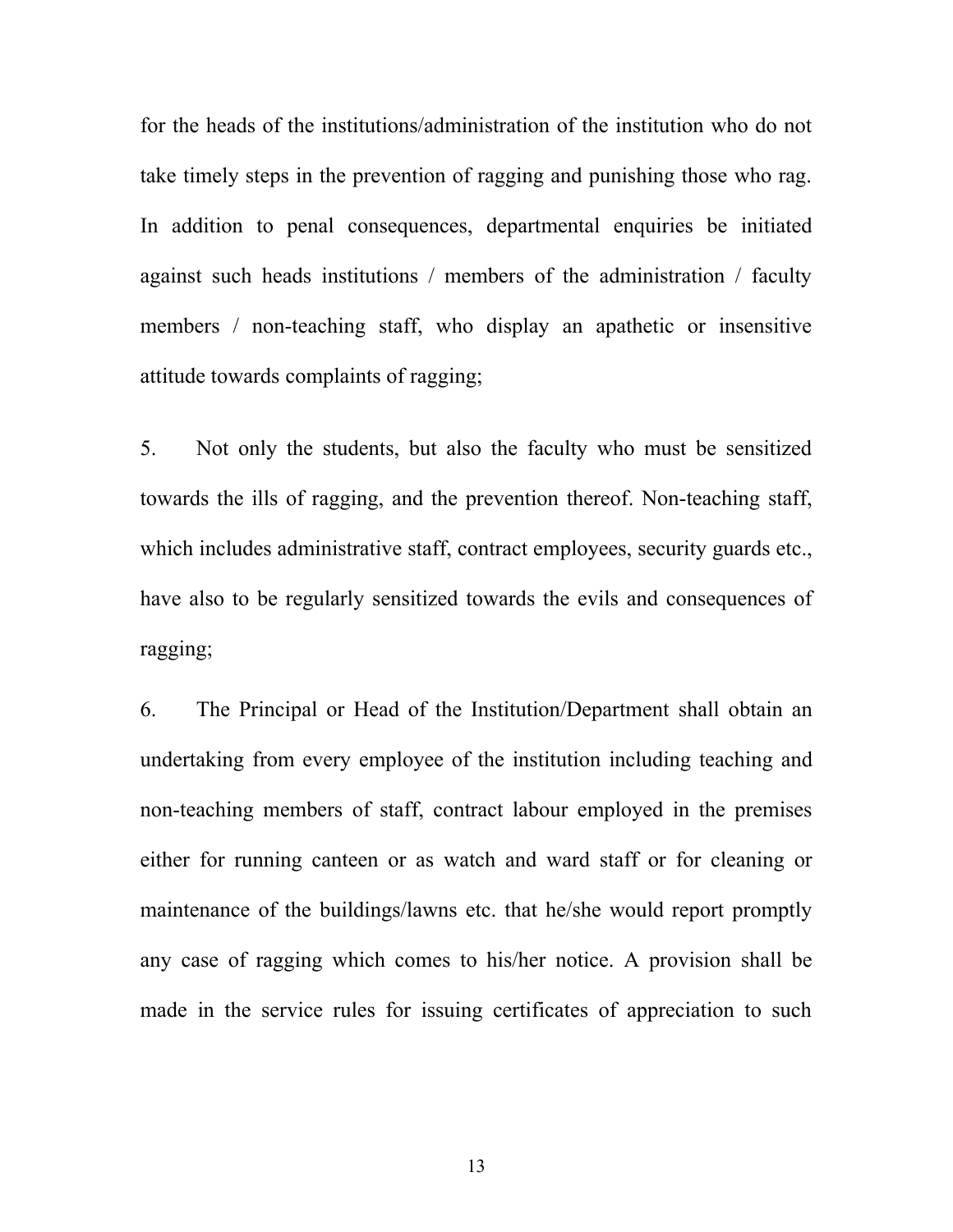members of the staff who report ragging which will form port of their service record;

7. It is seen, that college canteens and hostel messes are also places where ragging often takes place. The employers/employees of the canteens/mess shall be given necessary instructions to keep strict vigil and to report the incidents of ragging to the college authorities if any;

8. Each batch of freshers should be divided into small groups and each such group shall be assigned to a member of the staff. Such staff member should interact individually with, each member of the group on a daily basis for ascertaining the problems/difficulties if any faced by the fresher in the institution and extending necessary help. By building up rapport with each member of the group teachers or other members of the staff would be able to infuse confidence in the freshers and make them feel at home so as to enable them to report incidents of ragging or bullying. Each group in-charge shall maintain a diary of his/her interaction with the freshers under his/her charge;

9. In the case of freshers admitted to a hostel it shall be the responsibility of the teacher in charge of the group to coordinate with the warden of the hostel and to make surprise visits to the rooms in the hostel where the members of the group are lodged;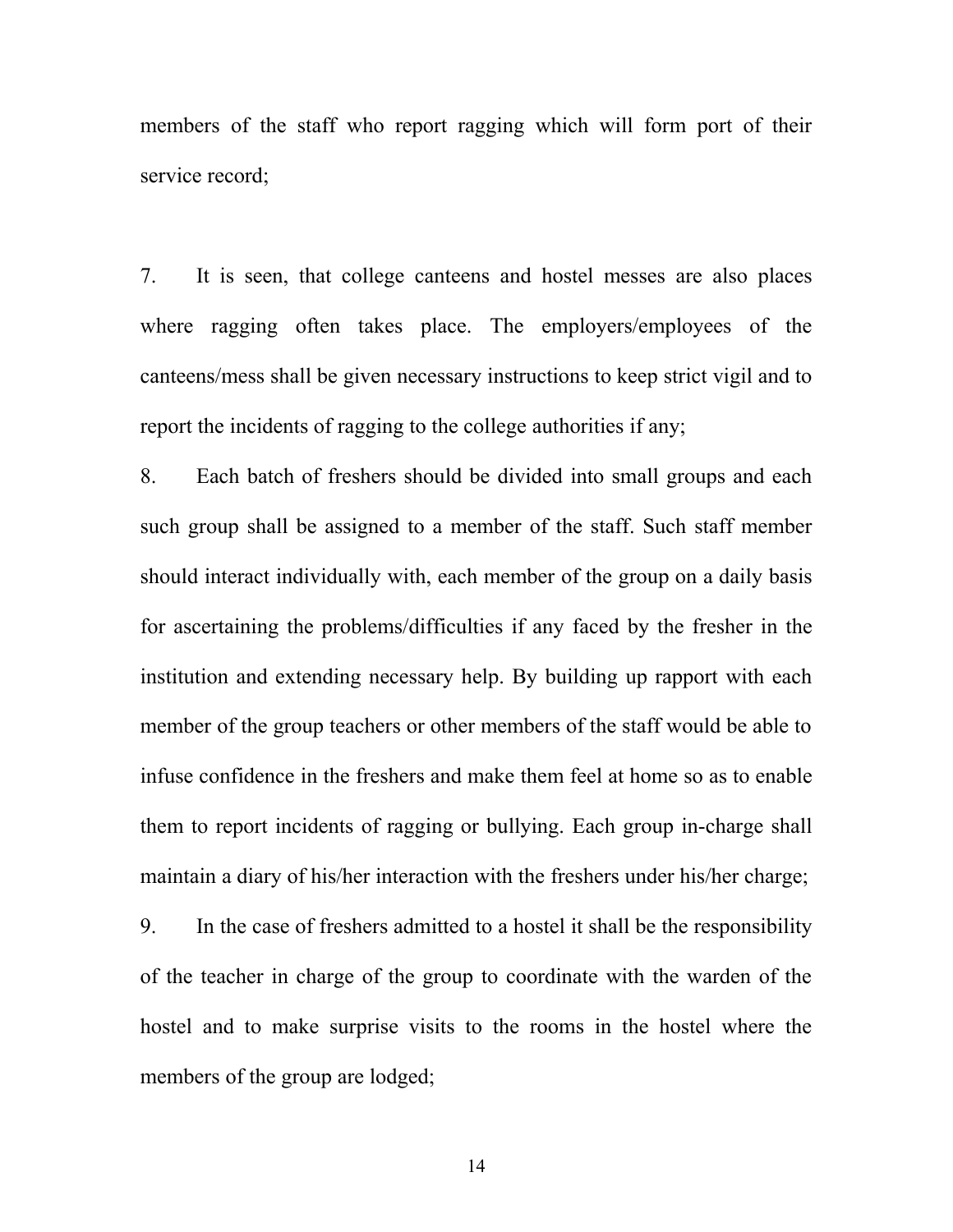10. Freshers shall be lodged in a separate hostel block, wherever possible, and where such facilities are not available, the college/institution shall ensure that seniors' access to freshers' accommodation is strictly monitored by wardens, security guards and college staff;

11. A ragging takes place mostly in the hostels after the classes are over in the college. A round the clock vigil against ragging in the hostel premises shall be provided;

12. It is necessary that parents/guardians of freshers assume responsibility for promptly bringing to the notice of the Head of the Institution any instance of ragging;

13. Chancellor of the Himachal Pradesh University in consultation with the Raghavan Committee shall as a part time measure appoint a Committee to oversee the implementation of directions given in this order.

14. Keeping in mind the seemingly violent history of RPGMC, a detachment of police be posted on the RPGMC campus till such time the Committee is satisfied of the maintenance of discipline on campus.

15. Departmental proceedings shall be initiated against the erstwhile principal of RPGMC, Dr. Suresh Sankhyan to ascertain his role in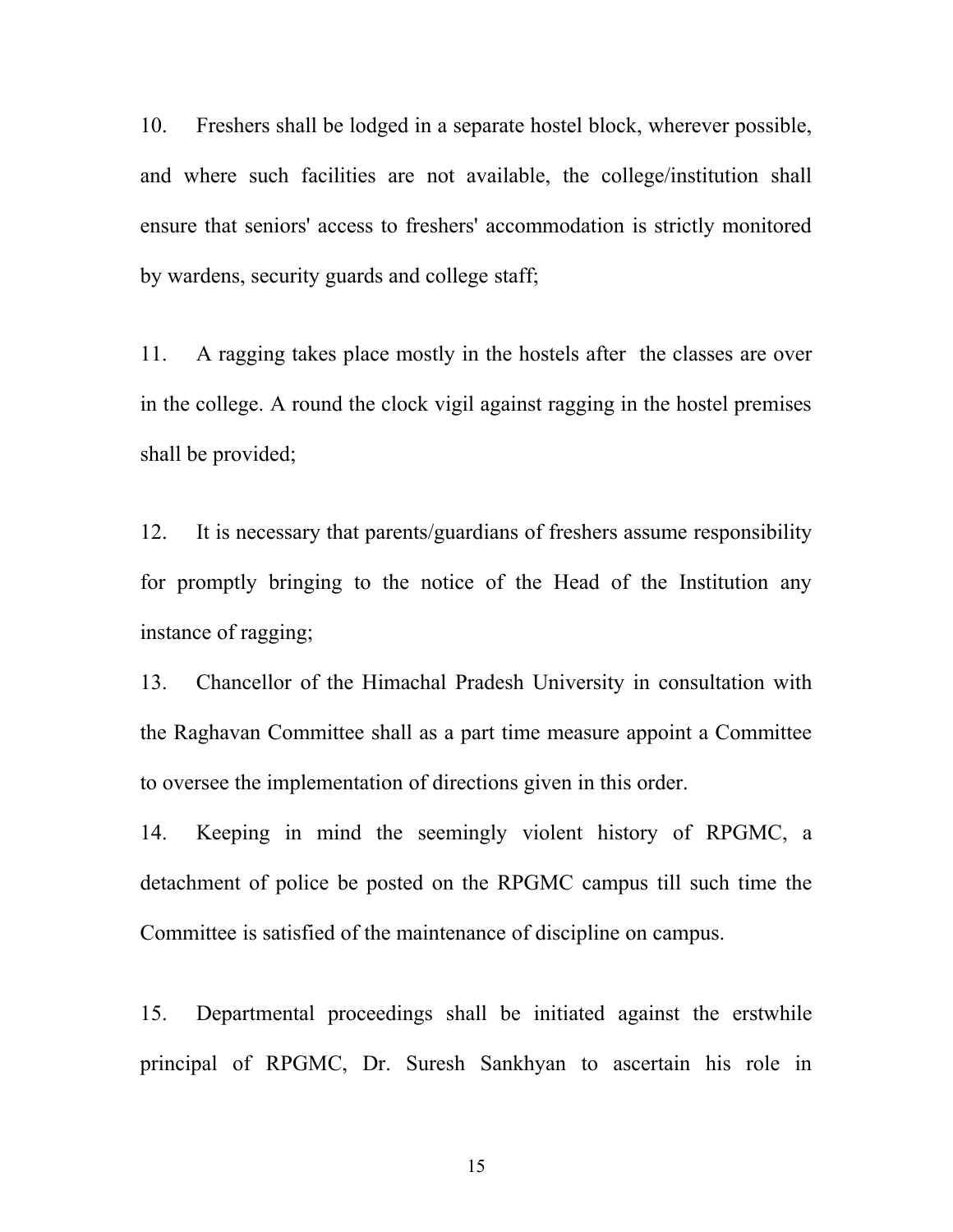exacerbating ragging on campus, as well as his suitability as a faculty member and administrator. State of Himachal Pradesh, in its affidavit, has stated that such proceedings have been commenced against Dr. Sankhyan, and that a charge.-sheet is expected to be issued to him presently;

16. The SHO/SP, within whose jurisdiction a particular college falls, shall be responsible for ensuring that no ragging takes place on the campus of the concerned college, and to effectively deal with incidents of ragging, should, any such incidents take place. Once a central database/crisis hotline is made operative then as soon as SHO/SP, within whose jurisdiction a particular college falls, is contacted by the crisis hotline staff, then such SHO/SP shall deal effectively with the incident and cooperate and communicate with the crisis hotline staff and/or the independent monitoring agency. This will build confidence and encourage people to report incidences of ragging without fear or delay;

17. Dr. Rajendra Kachroo; Dr. S. S. Shilwant, Asst. Professor of Law, Maharishi Dayanand University, Rohtak, shall assist Raghavan Committee, to provide a linkage between the Committee's efforts, and the nongovernmental anti-ragging movement;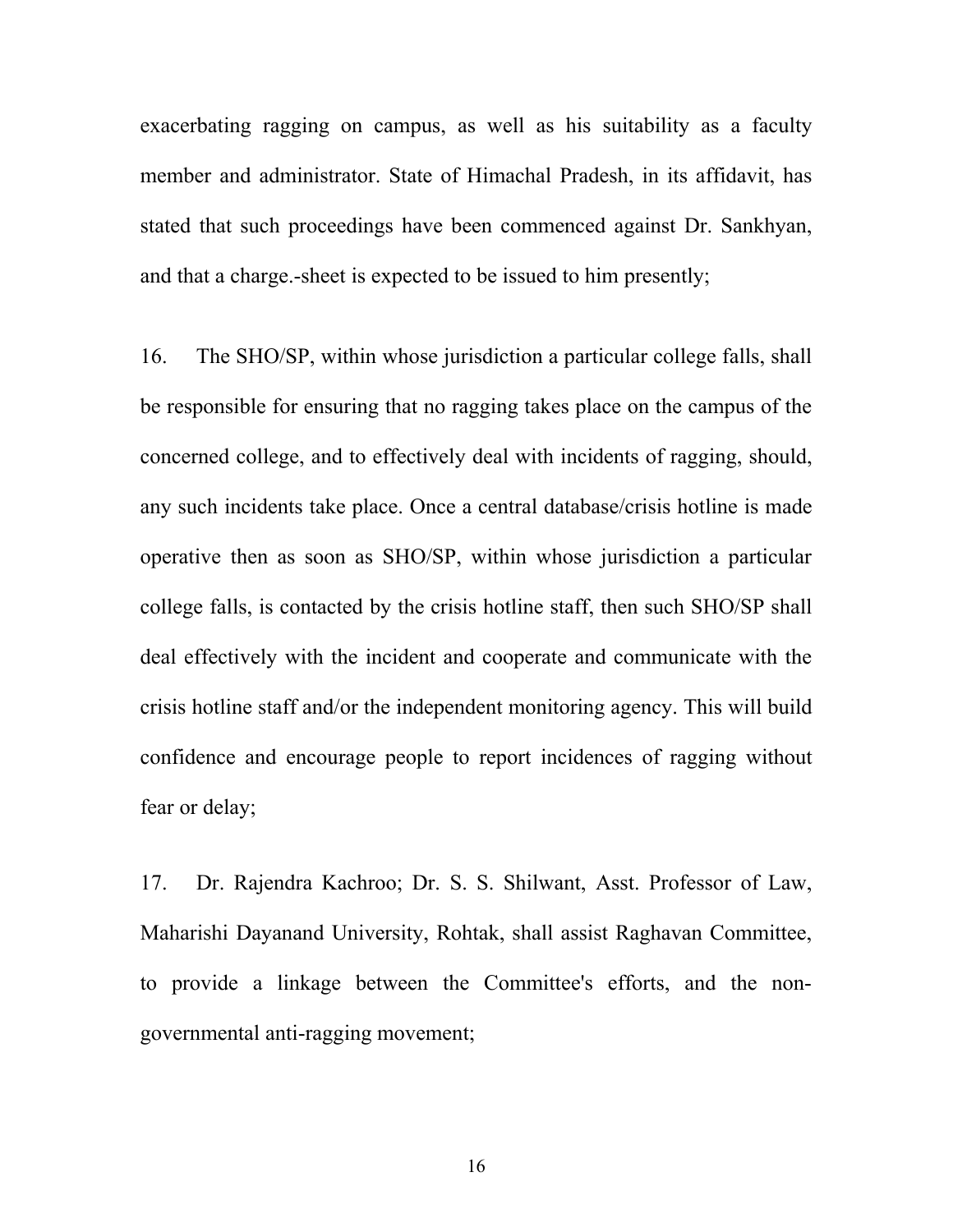18. Once the database/crisis hotline (as described in Recommendation No.  $I(x)$  above) is operative, State Governments shall amend their anti-ragging statutes to include provisions that place penal consequences on institutional heads;

19. A committee be appointed comprising one or more eminent psychiatrists/psychologists/mental health specialists, a documentary maker and educationalists from various fields, to (i) ascertain the psychological impact of ragging on students; (ii) to ascertain reasons and circumstances under which senior students resort to ragging; (iii) assess and quantify the impact of ragging and indiscipline on the standard of education in an institution and relate it to the existing procedures used by MCI, UGC and other regulatory bodies to assess the suitability of an institution for recognition; and (iv) recommend urgent and mandatory mental health measures to be implemented in, and practiced by school, colleges, and all educational and vocational institutions, so as to aid the occurrence of ragging. For the present following shall be members of this committee:

(a) D . Shobna Sonpar, Clinical Psychologist, New Delhi;

(b) Dr. Shekhar Sheshadri, Professor of Child Psychiatry, NIMHANS, Bangalore;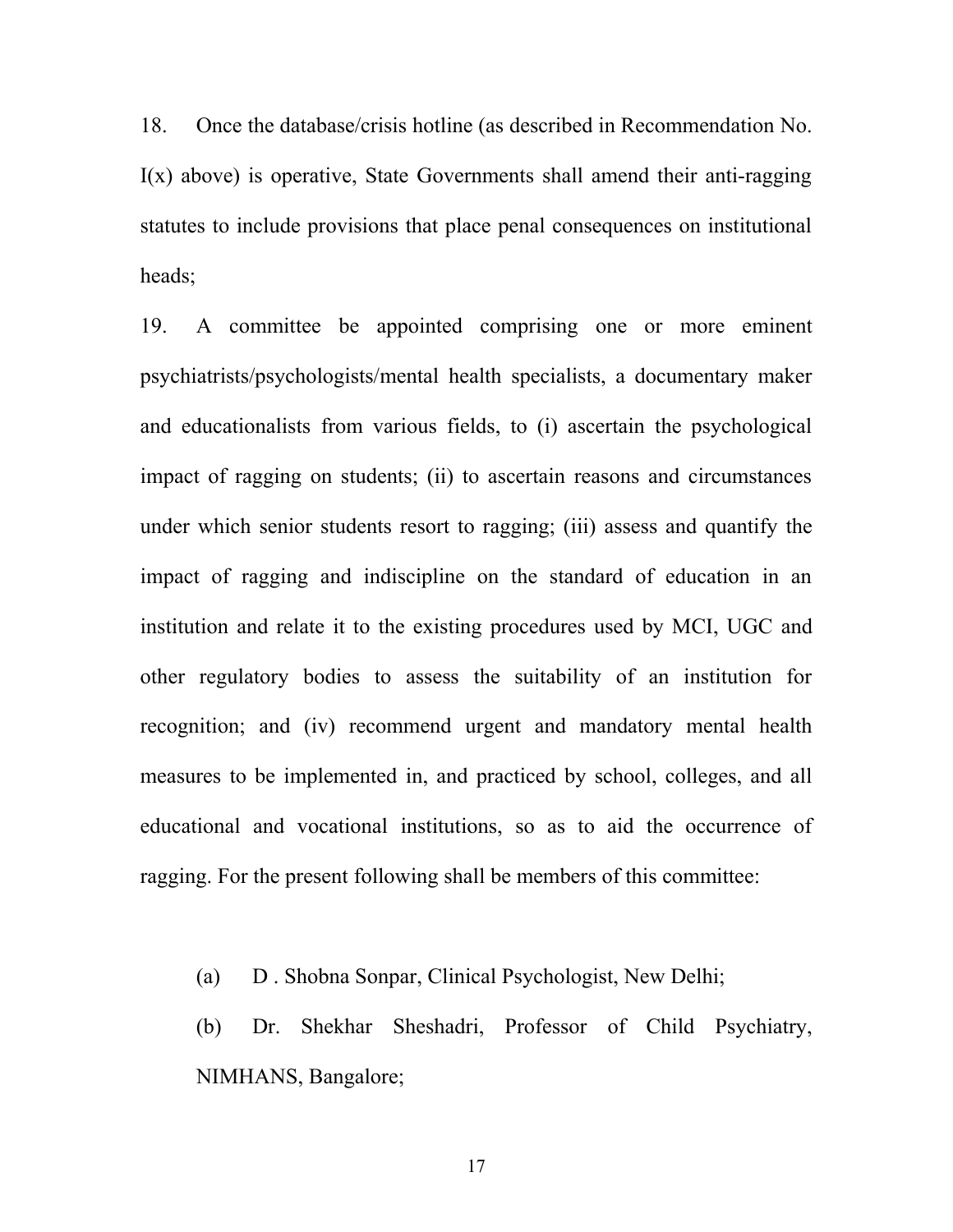(c) Dr. Mohan Rao, Professor of Social Sciences, JNU New Delhi; and

(d) Dr. Amit Sen, Child Psychiatrist, Sitaram Bhartia Institute of Science & Research, New Delhi.

20. A separate committee be constituted immediately to examine the problem of alcoholism on the RPGMC campus, and to suggest immediate de-addiction measures. The following eminent mental health experts shall be members of this committee:

(a) Dr. Anju Dhawan, Associate Professor, Psychiatry, All India Institute of Medical Sciences, New Delhi;

(b) Dr. Sameer Malhotra, Former Assistant Professor of Psychiatry, AIIMS, New Delhi; and

(c) Dr. Prakash Saran, Associate Professor of Psychiatry, AIIMS, New Delhi.

21. In each State, Committees in the line indicated above shall be constituted to undertake the exercise detailed above.